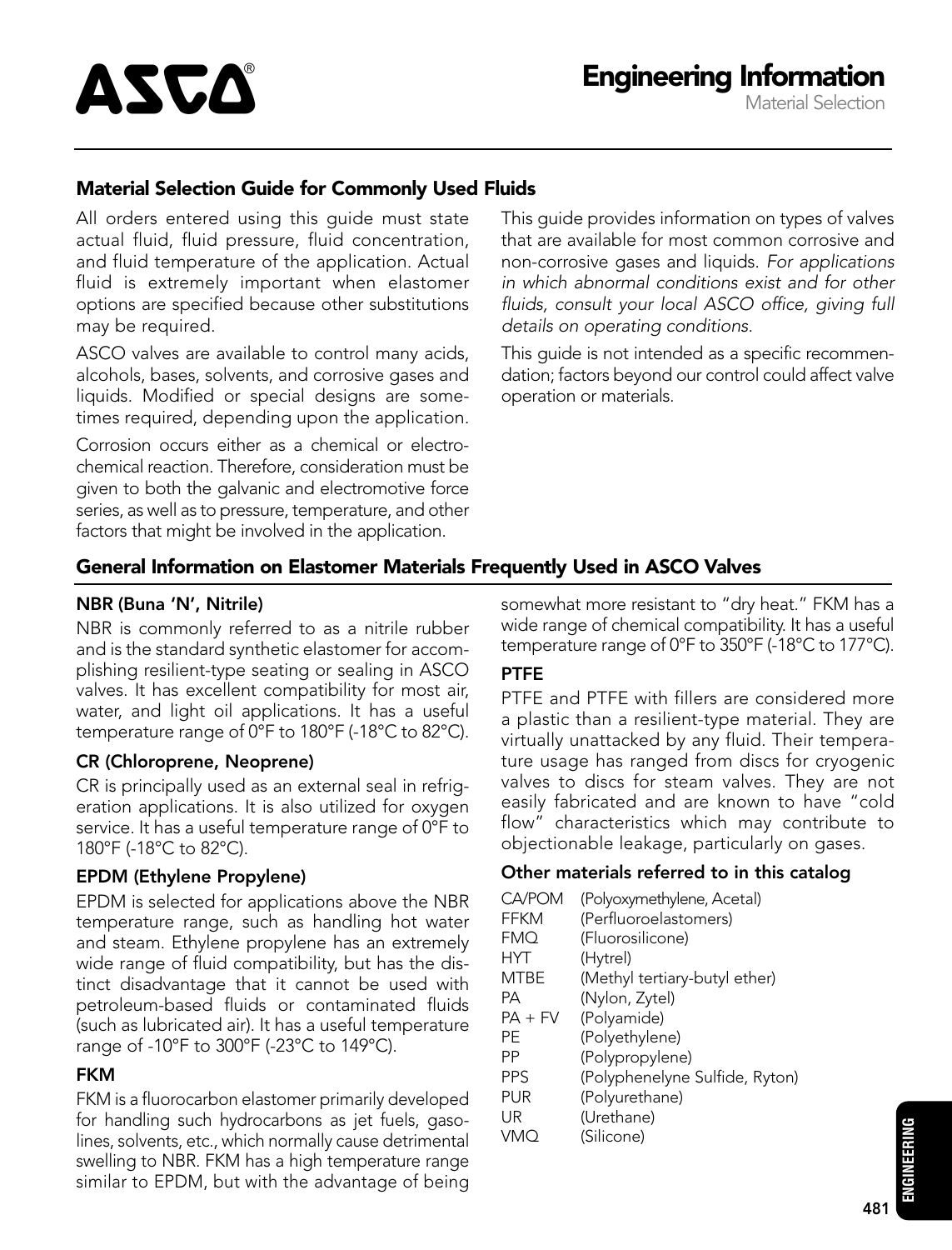

### Material Selection Guide for Commonly Used Fluids

| <b>Fluids</b>                            | <b>Qualifying Service</b><br><b>Information</b>                                                                                                                                                                                               | <b>Materials of Construction and</b><br><b>Ordering Information</b><br>(Refer to List Price Schedule<br>for availability and prices of<br><b>Special Features)</b>                                                          |
|------------------------------------------|-----------------------------------------------------------------------------------------------------------------------------------------------------------------------------------------------------------------------------------------------|-----------------------------------------------------------------------------------------------------------------------------------------------------------------------------------------------------------------------------|
| Acetic Acid                              | Standard strengths of water<br>solution are:<br>28, 56, 70, 80, 85, 98%.                                                                                                                                                                      | For solutions of 40% or less.<br>use stainless steel Type 316<br>Normally Closed valve with<br>EPDM elastomers. Add suffix<br>"E" to catalog number.                                                                        |
| Acetic Acid,<br>Glacial                  | 99.9% solid.                                                                                                                                                                                                                                  | Use appropriate ball valve with<br>ASCO 3 or 4-way auxiliary air<br>pilot valve.                                                                                                                                            |
| Acetone                                  | Colorless, flammable liquid with<br>mint-like odor. Soluble in water<br>and ether.                                                                                                                                                            | Standard catalog valves with<br>EPDM elastomers. Add suffix<br>"E" to catalog number. PTFE or<br>metal seated valves also used.                                                                                             |
| Acetylene                                | A colorless, highly flammable<br>gas used for welding and flame<br>cutting of metals, and for pro-<br>ducing other chemicals. If mois-<br>ture is present, copper, silver,<br>and alloys containing more than<br>66% copper are not suitable. | Standard catalog aluminum,<br>brass, or stainless steel valves.<br>Specify aluminum shading coil.<br>Do not use bar stock brass<br>valves.                                                                                  |
| Air. Lubricated<br>(Shop Air)            | Most sources of air carry lubri-<br>cation from pumps and other<br>equipment. Others are directly<br>lubricated in lines.                                                                                                                     | Standard resilient seated<br>catalog valves. For synthetic<br>diester lubricating oils, FKM<br>seals may be required.<br>Consult local ASCO office.                                                                         |
| Air (or Gas), Dry,<br>Unlubricated       | Used in instrument air<br>applications and telephone lines<br>where moisture and<br>oil cannot be tolerated.                                                                                                                                  | Special constructions required.<br>Refer to Long-Life Solenoid<br>Valve Constructions.                                                                                                                                      |
| Alcohol, Ethyl<br>(Denatured<br>Alcohol) | A grain alcohol commonly used<br>as solvent. Also used<br>as a radiator antifreeze and<br>rocket fuel.                                                                                                                                        | Standard resilient seated<br>catalog valves                                                                                                                                                                                 |
| Alcohol, Methyl<br>(Methanol)            | A flammable wood alcohol used<br>in automotive antifreeze, general<br>solvent, aviation, and rocket<br>fuel.                                                                                                                                  | Standard catalog<br>constructions; however, where<br>high purity of liquid is essential,<br>use stainless steel designs.                                                                                                    |
| Ammonia<br>(Anhydrous or<br>Dissociated) | Used in refrigeration. Other uses<br>include: for cleaning and bleach-<br>ing, for etching aluminum, and in<br>chemical processing. Presence of<br>slight trace of water moisture can<br>be harmful to brass.                                 | Stainless Steel construction with<br>aluminum shading coil and CR<br>elastomers are required. Specify<br>aluminum shading coil. Add<br>prefix "X" and suffix "J" to<br>catalog number.                                      |
| Argon                                    | The valves must be free of conta-<br>minants when filling incandescent<br>lamps, luminescent tubes, gas<br>thermometers, etc. Also used as<br>an inert shielding gas in welding<br>equipment.                                                 | Standard catalog aluminum and<br>brass valves used in connection<br>with welding equipment. Most<br>other applications require<br>stainless steel valves, specially<br>cleaned to avoid contamination.<br>Specify AP-1-005. |
| Benzene,<br>(Benzol)                     | Solvent used for waxes, resins,<br>rubber, and other organic mate-<br>rials. Also employed as<br>a fuel or for blending with gaso-<br>line or other fuels.                                                                                    | Standard catalog valves with<br>FKM, or PTFE disc and gasket.                                                                                                                                                               |
| <b>Butane</b>                            | One of the principal LP gases.<br>Used as fuel for household and<br>other industrial purposes. Also a<br>refrigerant and a propellant in<br>aerosol cans.                                                                                     | Special construction required.<br>Refer to Combustion Section.                                                                                                                                                              |

| <b>Fluids</b>                                                  | <b>Qualifying Service</b><br><b>Information</b>                                                                                                                                                                                                                       | <b>Materials of Construction and</b><br><b>Ordering Information</b><br>(Refer to List Price Schedule<br>for availability and prices of<br><b>Special Features)</b>                                                                    |
|----------------------------------------------------------------|-----------------------------------------------------------------------------------------------------------------------------------------------------------------------------------------------------------------------------------------------------------------------|---------------------------------------------------------------------------------------------------------------------------------------------------------------------------------------------------------------------------------------|
| <b>Carbon Dioxide</b><br>(Gas or Liquid)<br>(CO <sub>2</sub> ) | Also known as carbonic anhy-<br>dride. Used in industrial refrig-<br>eration and refrigeration of<br>foods and carbonated<br>beverages. Also, as a fire<br>extinguisher and inert<br>atmosphere in welding<br>equipment.                                              | For gas pressures below 100 psi,<br>use standard valves with NBR<br>discs. Above 100 psi, use Series<br>8264, especially designed for<br>this service.                                                                                |
| Carbon<br>Tetrachloride<br>("Carbona")                         | Also known as tetra-<br>chloromethane. Mainly used<br>as a metal degreasing agent.<br>Also used in fire extinguish-<br>ers. It is a general solvent and<br>dry-cleaning medium. Its<br>fumes are highly toxic and<br>should be handled in well-ven-<br>tilated areas. | Standard catalog brass valves<br>with PTFE or FKM discs. Add<br>suffix "T" or "V" to catalog<br>number. Diaphragm valves<br>must be equiped with FKM<br>parts. Add suffix "V" to catalog<br>number. Metal seated valves<br>also used. |
| <b>Caustic Soda</b>                                            | See "Sodium Hydroxide."                                                                                                                                                                                                                                               |                                                                                                                                                                                                                                       |
| Cellulube                                                      | One of the phosphate ester<br>lubricating fluids which are<br>fire resistant                                                                                                                                                                                          | Standard catalog designs with<br>EPDM elastomers. Add suffix<br>"E" to catalog number, PTFE or<br>metal seated valves also used.                                                                                                      |
| Chlorine                                                       | Chlorine has a powerful suffo-<br>cating odor and is strongly<br>corrosive to organic tissues<br>and to metals. Uses include:<br>for bleaching textiles and<br>paper pulp, but it is also used<br>for the manufacture of many<br>chemicals.                           | Use appropriate ball valve with<br>ASCO 3 or 4 way auxiliary air<br>pilot valve.                                                                                                                                                      |
| City Gas                                                       | See "Natural" and<br>"Manufactured Gas."                                                                                                                                                                                                                              |                                                                                                                                                                                                                                       |
| Coffee                                                         | Automatic or semiautomatic<br>dispensing equipment.                                                                                                                                                                                                                   | Stainless steel or plastic<br>valves.For FDA approved elas-<br>tomers, consult your local<br>ASCO office.                                                                                                                             |
| Coke Oven Gas<br>(Bench Gas;<br>Coal Gas)                      | Flammable gas used in<br>domestic and industrial heat-<br>ing.                                                                                                                                                                                                        | Standard steel or stainless steel<br>valves with FKM<br>elastomers.                                                                                                                                                                   |
| Coolant Oil                                                    | Oil used in automatic screw<br>machines and related equip-<br>ment as cutting oils or<br>coolants. Usually contain<br>suspended solids.                                                                                                                               | Consult your local ASCO office.                                                                                                                                                                                                       |
| Diesel Fuel                                                    | Petroleum oil used as fuel for<br>diesel engines.                                                                                                                                                                                                                     | Standard resilient seated cata-<br>log valves with FKM seating.                                                                                                                                                                       |
| Ethylene Glycol<br>(Ethylene Alchohol)<br>"Prestone"           | Also known as glycol. Used<br>in permanent antifreeze<br>solutions, brake fluids, and<br>as a dye solvent.                                                                                                                                                            | Standard resilient seated<br>catalog valves.                                                                                                                                                                                          |
| "Freon <sup>®</sup> " Solvents<br>"MF," "TF," and<br>"BF"      | Trademark for a solvent<br>which is commonly used in<br>ultrasonic degreasers for<br>removing oil, common<br>grease, and dirt on metal or<br>plastic parts.                                                                                                           | Standard catalog items with<br>metal-to-metal seating, or NBR<br>elastomers only.                                                                                                                                                     |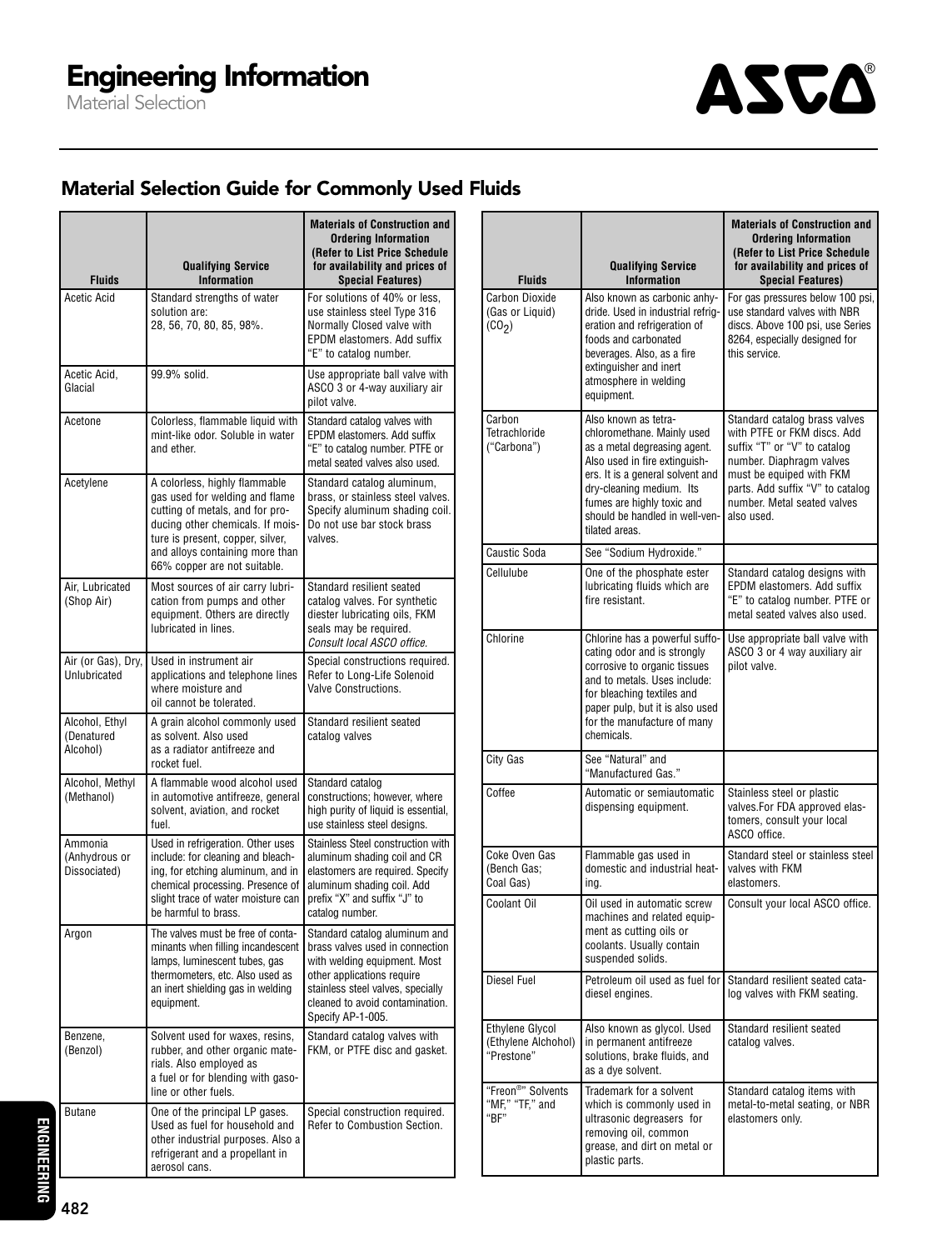# **ASCA**

## Engineering Information

Material Selection

| <b>Fluids</b>                                                                      | <b>Qualifying Service</b><br><b>Information</b>                                                                                                                                                          | <b>Materials of Construction and</b><br><b>Ordering Information</b><br>(Refer to List Price Schedule<br>for availability and prices of<br><b>Special Features)</b>                                                    |
|------------------------------------------------------------------------------------|----------------------------------------------------------------------------------------------------------------------------------------------------------------------------------------------------------|-----------------------------------------------------------------------------------------------------------------------------------------------------------------------------------------------------------------------|
| Fuel Oil (Light)<br>Nos. 1, 2, 3                                                   | "Distillate" petroleum oil used<br>in combustion applications<br>without preheating.                                                                                                                     | Refer to Combustion Section.                                                                                                                                                                                          |
| Fuel Oil (Heavy)<br>Nos. 4, 5, 6                                                   | Heavy "Bunker" fuel oil.<br>Usually preheated to 135°F or<br>more for combustion.                                                                                                                        | Refer to Combustion Section.                                                                                                                                                                                          |
| Gasoline                                                                           | Special or high-test gasolines<br>have additives or aromatics<br>that affect synthetic rubber by<br>excessive swell, or extraction<br>of plasticizers.                                                   | Standard catalog valve con-<br>structions with FKM elas-<br>tomers. Add suffix "V" to cata-<br>log number. If MTBE additive is<br>present in gasoline, then use<br>FFKM elastomers. Metal seated<br>valves also used. |
| Helium                                                                             | An inert gas used in heat<br>treating, purging, and welding.                                                                                                                                             | Standard resilient seated<br>catalog valves.                                                                                                                                                                          |
| Hydraulic Oil                                                                      | Petroleum base only -<br>viscosity usually 50 SSU or<br>300 SSU. For fire-resistant<br>hydraulic oils, see "Cellulube,"<br>"Pydraul," and "Skydrol."                                                     | Standard resilient seated<br>catalog valves.                                                                                                                                                                          |
| Hydrochloric Acid                                                                  | Also known as muriatic acid.<br>Corrosive chemical.                                                                                                                                                      | Use an appropriate ball valve<br>with ASCO 3 or 4 way auxiliary<br>air pilot valve. For low pressure,<br>small flow, and a maximum<br>concentration of 20%, refer to<br>Shielded Core valves.                         |
| Hydrogen                                                                           | A highly flammable gas when<br>exposed to air.                                                                                                                                                           | Standard resilient seated<br>catalog valves with soft seats.                                                                                                                                                          |
| Jet Fuels<br>(JP1 through 8).<br>For others, consult<br>vour local ASCO<br>office. | These fuels are used in jet<br>engines and are petroleum<br>products, similar to kerosene.<br>Some jet fuels contain substan-<br>tial quantities of aromatics<br>which affect most synthetic<br>rubbers. | Standard catalog valves with<br>FKM elastomers. Add suffix "V"<br>to catalog number. PTFE and<br>metal seated valves also used.                                                                                       |
| Kerosene                                                                           | Generally used as a solvent for<br>cleaning purpose and as a<br>heating fuel.                                                                                                                            | Standard catalog valve with<br>FKM elastomers. Add suffix<br>"V" to catalog number.                                                                                                                                   |
| LP Gas                                                                             | See "Propane."                                                                                                                                                                                           | Refer to Combustion Section.                                                                                                                                                                                          |
| Liquid Natural<br>Gas, Nitrogen,<br>and Oxygen                                     |                                                                                                                                                                                                          | Refer to Cryogenic Valves.                                                                                                                                                                                            |
|                                                                                    | Manufactured Gas   Refine coke oven gas used in<br>city applications.                                                                                                                                    | Refer to Combustion Section.                                                                                                                                                                                          |
| Mercury                                                                            | Uses: mercury cells and other<br>electrical apparatus; mercury<br>vapor boilers, lamps, barome-<br>ters, thermometers, etc.                                                                              | Use stainless steel body. Valve<br>must be mounted upside down.<br>Special construction required.<br>Consult your local ASCO office<br>with application details.                                                      |
| Methyl Ethyl<br>Ketone (MEK)                                                       | Used in lacquers, paint<br>removers, cements and<br>adhesives. It is a flammable<br>liquid.                                                                                                              | Standard catalog valves with<br>EPDM elastomers. Add suffix<br>"E" to catalog number. PTFE or<br>metal seated valves also used.                                                                                       |
| Naphtha                                                                            | A coal-tar solvent.                                                                                                                                                                                      | Use NBR or FKM elastomers.<br>For FKM elastomer, add suffix<br>"V" to catalog number.                                                                                                                                 |
| Natural Gas                                                                        | Common heating fuel.                                                                                                                                                                                     | Refer to Combustion Section.                                                                                                                                                                                          |

| <b>Fluids</b>                                        | <b>Qualifying Service</b><br><b>Information</b>                                                                                                                                                                   | <b>Materials of Construction and</b><br><b>Ordering Information</b><br>(Refer to List Price Schedule<br>for availability and prices of<br><b>Special Features)</b>                                                    |
|------------------------------------------------------|-------------------------------------------------------------------------------------------------------------------------------------------------------------------------------------------------------------------|-----------------------------------------------------------------------------------------------------------------------------------------------------------------------------------------------------------------------|
| Nitric Acid (aqua fortis<br>or azotic acid)          | Normally, concentrations<br>are 60% nitric and 40%<br>water.                                                                                                                                                      | Stainless steel valves with<br>aluminum shading coil and<br>PTFE disc. Add suffix "T"<br>tocatalog number. Metal seated<br>valves also used. Maximum<br>temperature at which we can<br>offer valve is 100°F.          |
| Nitric Acid-Red<br>Fuming                            | Red fuming is more than<br>86% nitric acid. These can<br>be handled with all stainless<br>steel valves.                                                                                                           |                                                                                                                                                                                                                       |
| Nitric Acid-White<br>Fuming                          | White fuming, which is<br>pure to 97.5% acid, and<br>nitric acid vapors are very<br>difficult to handle.                                                                                                          | For white fuming acid, use<br>appropriate ball valve with<br>ASCO pilot.                                                                                                                                              |
| Nitrogen                                             | An inert gas used in heat<br>treating, purging, and<br>welding.                                                                                                                                                   | Standard resilient seated<br>catalog valves.                                                                                                                                                                          |
| Oils, Lubricating<br>or Motor                        | Common motor oils<br>known as SAE oils and<br>synthetic lube oils, etc.                                                                                                                                           | Standard catalog valves for<br>300 SSU maximum. For higher<br>SSU, consult your local ASCO<br>office. For compressor service<br>involving refrigerants, consult<br>your local ASCO office for<br>elastomer selection. |
| Oxygen, Gas                                          | Used in conjunction with<br>various fuels in furnaces,<br>ovens, cutting torches,<br>welding, and heat treating.<br>A nonflammable gas.<br>Contact with hydrocarbons<br>will result in spontaneous<br>combustion. | Metal body valves with FKM or<br>CR elastomers, specially<br>cleaned to avoid contamination<br>with hydrocarbons. Add suffix<br>"N" to catalog number.                                                                |
| Perchloroethylene<br>(Tetrachloroethylene)<br>"Perk" | Used as a dry-cleaning<br>solvent and in vapor<br>degreasing equipment.                                                                                                                                           | Standard catalog items with<br>FKM elastomers. Add suffix<br>"V" to catalog number. Special<br>piston valves available. Do not<br>use diaphragm valves. Consult<br>vour local ASCO office.                            |
| Phosphoric Acid                                      | Also known as orthophos-<br>phoric acid. Used in pick-<br>ling and rust-proofing<br>metals, soft drinks and<br>flavoring syrups, as well<br>as pharmaceuticals.                                                   | For concentration of up to<br>20% and temperatures of<br>100°F. use 300 series stainless<br>steel with ethylene propylene,<br>FKM, or NBR elastomers.                                                                 |
| Photographic<br>Solutions                            | Also known as sodium<br>thiosulfate or hypo. Most<br>metals corrode sufficiently<br>to cause solution<br>contamination.                                                                                           | For low pressure, small flow,<br>and low concentrations (20%<br>max.), refer to Shielded<br>Core Valves.                                                                                                              |
| Potassium Sulfate                                    | Used in fertilizers. Also in<br>aluminum and glass<br>manufacturing.                                                                                                                                              | Standard stainless steel<br>catalog valves.                                                                                                                                                                           |
| Propane Gas                                          | One of the principal LP<br>gases commonly used in<br>grain dryer applications,<br>and a bottled gas for<br>heating and cooking.                                                                                   | Special construction required.<br>Refer to Combustion Section.                                                                                                                                                        |